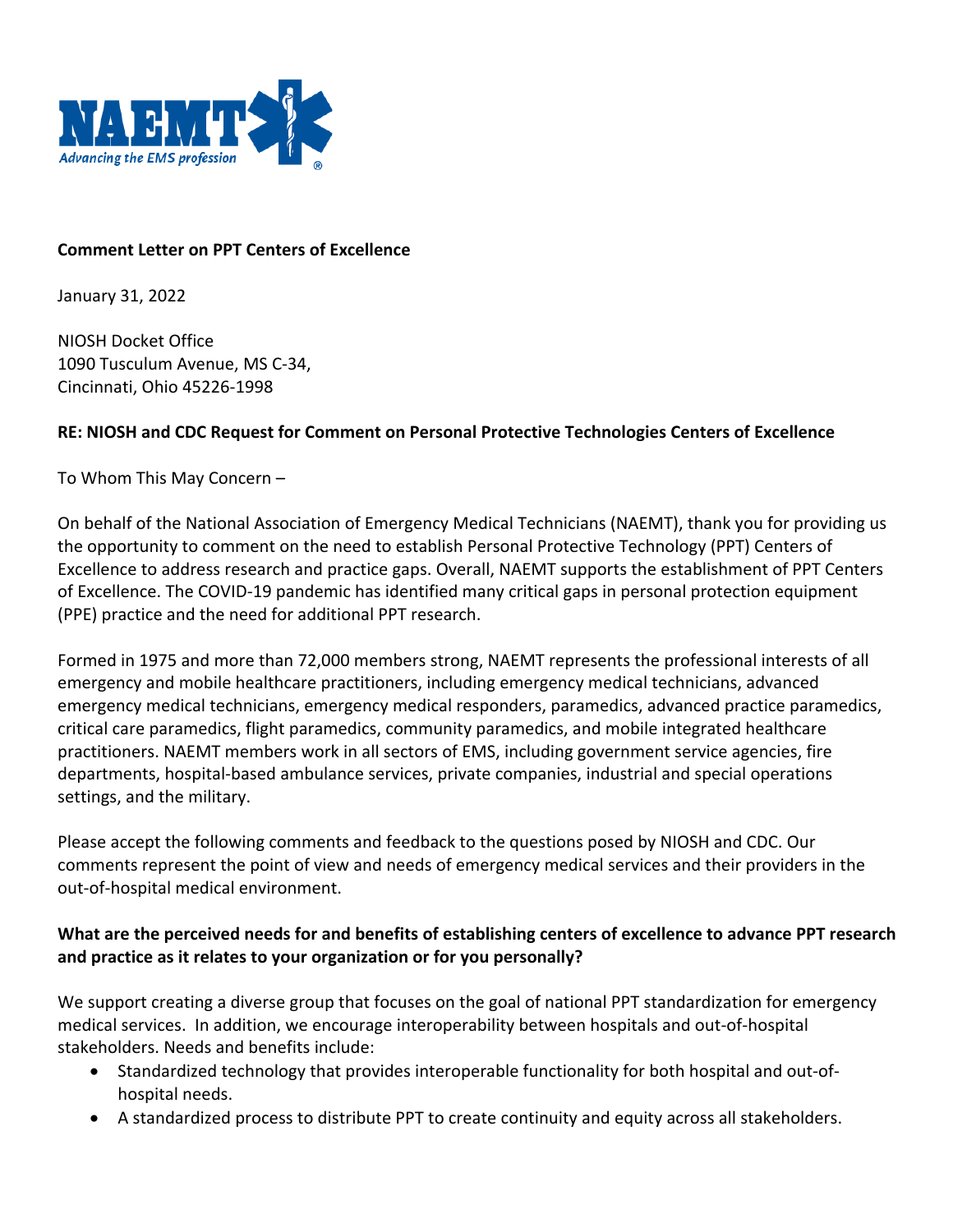## **Are there specific PPT research and practice needs for certain industry sectors and/or occupations?**

Yes, EMS needs an advocate in PPT research and practice. Specific needs include:

- High level of protection
- Easily cleaned and decontaminated
- Easily donned and doffed
- Comfort and durability, including a focus on reducing heat stress
- Creation of durable PPT for multi-use sustainability and reducing the environmental impact

# **Are there specific PPT research and practice needs for different types of hazards (e.g., biological, chemical, gas and vapor, thermal, physical)?**

There are different PPT practices and research needs specific to out-of-hospital medicine. EMS practitioners face the same hazards as other healthcare providers, but EMS faces those hazards in unique environments. Although there is a clear need to conduct research and develop PPT practices for the well-known risks, including biological, chemical, gas and vapor, and thermal, the environment in which these hazards are encountered needs to be considered. As out-of-hospital medical practitioners, EMS personnel require PPT that effectively mitigates the risks of the different hazards. We also require PPT that can withstand an inherently dangerous environment, including combative patients, illicit drug labs, opioid exposure, and gun violence. The challenges for the PPT in the out-of-hospital environment include physical damage to the technology and the negative impact on EMS practitioners to perform critical and essential job functions.

# **Are there specific PPT research and practice needs for certain anatomical categories of protection (e.g., dermal, vision, hearing, respiratory)?**

All anatomical categories need to be researched and considered when developing PPT practices for the EMS practitioner. A critical element for EMS practitioners when using PPT is that the material or fit must not prohibit the necessary mobility and actions essential to function as an EMS practitioner. The dynamic nature of out-of-hospital medicine is unique, and those challenges need to be addressed by the proposed PPT Centers of Excellence. Examples are as follows:

- Eye protection that fogs and impairs vision
- Gloves that reduce dexterity
- Gowns that reduce the range of motion
- N95s that restrict airflow
- Tyvek suits that may induce extreme heat to the wearer and thus hyperthermia symptoms

# **Which particular academic disciplines, research domains, or technical expertise should contribute to addressing PPT research and practice needs? Describe multi- or inter- disciplinary needs to most effectively advance research and practice.**

PPT requires a wide range of academic disciplines and research domains to incorporate all the various PPE entities. Those should include university and university-level academic disciplines in Fire Science, Emergency Management, Construction and Engineering, and all Healthcare realms, including Emergency Medical Services. Community or technical trade schools should incorporate PPT and education to technician-based schooling. Institutions that train and educate on Risk Management will develop policies and procedures for end-users and should be included in developing PPT. Multi- or inter-disciplinary collaboration is critical to the success of implementing new PPT. For instance, a piece of PPE can be developed that is highly protective to the user, but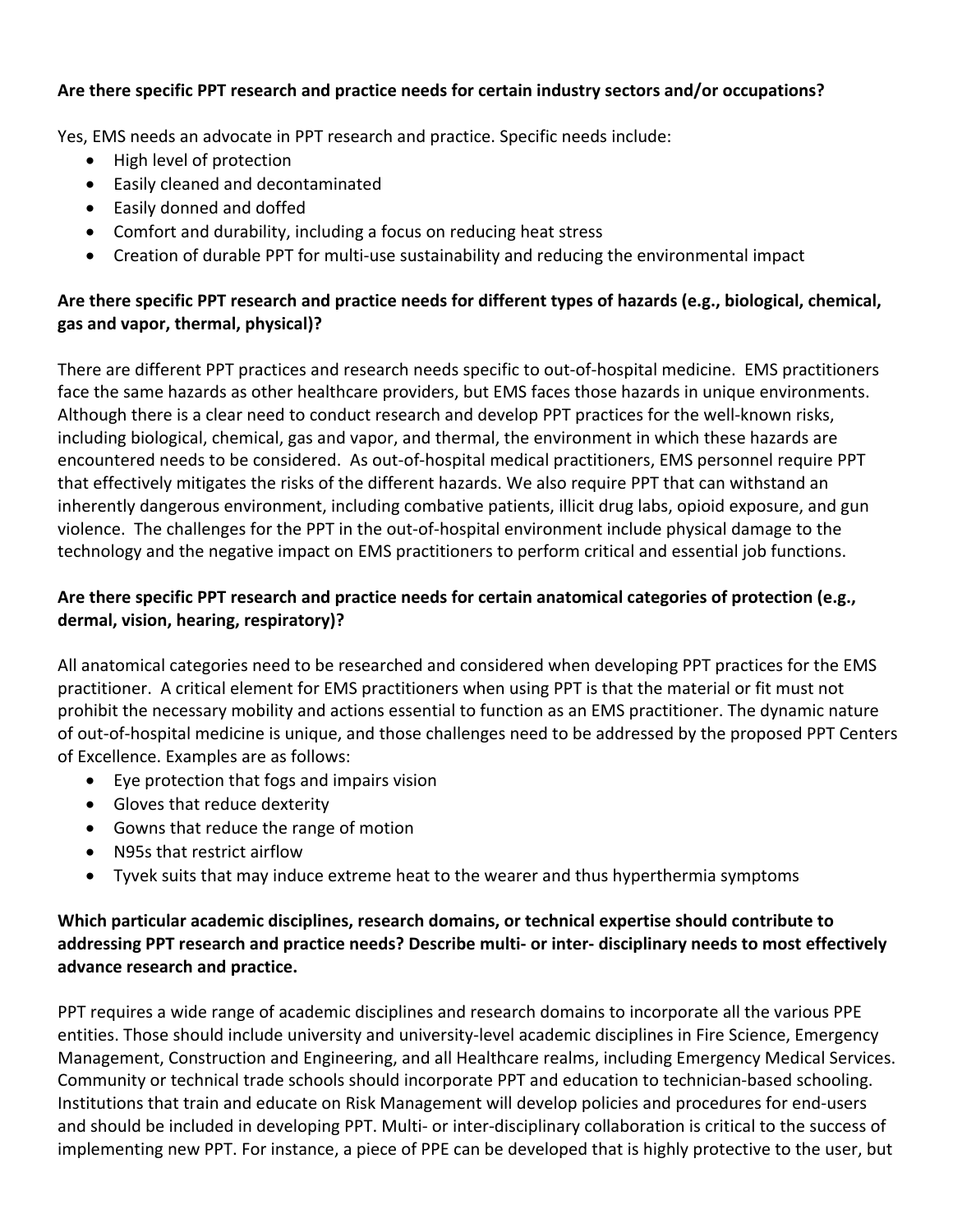if the collaborative research does not reflect the evaporative resistance or thermal insulation, then heat stress may not be evaluated and this piece of equipment may be harmful or dangerous. All PPT design and implementation aspects must be considered before they are introduced into the discipline for effective utilization.

## **Describe emerging or novel technologies that can be investigated with respect to increasing the effectiveness of PPT.**

Exciting and promising PPT are in development. Some examples are:

- Health sensors Similar to Fitbit or Apple Watch, this technology monitors the user's physiology to prevent injury.
- Compliance sensors This could serve a purpose from a risk management perspective.
- Respirators that are lighter, more comfortable, and with new strap designs for comfort.
- PPE with cooling properties Overheating is a primary concern as personnel wear PPE for much more extended periods of time.
- Biodegradable materials for single-use items As more PPE are worn, there needs to be solutions for responsible disposal.
- Advanced decontamination techniques and equipment to reduce single-use items and maximize multiuse equipment.

# **How well do the three broad focus areas described above identify critical needs? Are there alternate or additional needs that have not been identified in this notice?**

The three (3) focus areas are an excellent foundation. However, the ability for PPE to be quickly deployed is a requirement that may be overlooked yet is critical for EMS practitioners. Additionally, as teams continue to explore innovative approaches to the design, manufacture, and maintenance of PPT, it remains crucial to consider the end-user and the variability and potential customization in the populations. Lastly, as we have experienced with the Pandemic, manufacturers must have the capability to customize and produce PPT rapidly during surges and periods of extended demand. Rapid deployment solutions are critical to this distribution process.

Moreover, the PPT innovation, improvement, and overall availability investment process is obviated when the material remains on ships or in warehouses due to a disruption in the supply chain. Additionally, there should be a simple and efficient process to report. Lastly, users must have a state and local feedback mechanism to ensure that critical needs are communicated and triaged appropriately.

**NIOSH anticipates that future PPT centers of excellence will include at least three functional core areas: planning and evaluation, which includes center of excellence administration; research, which can be comprised of pilot projects, small projects, and large projects; and outreach, which can include communication and dissemination activities, education activities, and implementation activities. An academic training functional core area is optional. How important are the different core areas and activities within core areas to the ability of centers of excellence to advance PPT research and practice?**

We believe that research and education are imperative to the success of a PPT center of excellence. The three functional core areas seem reasonable; however, we would advocate that the academic training in functional core areas be mandatory. A center of excellence should be a leader in training and education. A center of excellence should have the capability to provide train-the-trainer programs to constituents and ensure that the culture of safety, and best practices, are disseminated with consistency and expertise. Research is also the